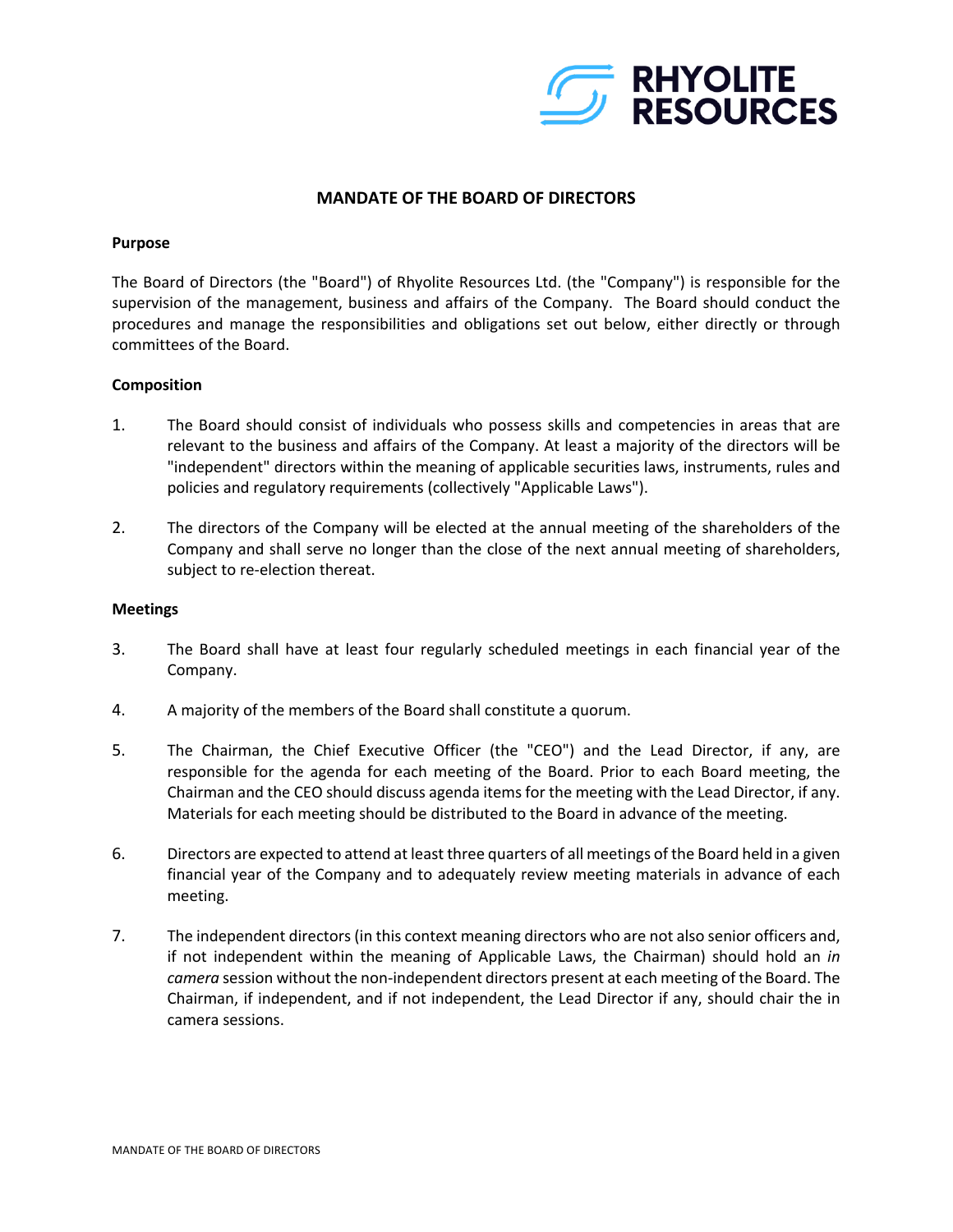## **Board Committees**

8. The Board may appoint such committees from time to time as it considers appropriate. Each permanent committee shall have a mandate that is approved by the Board setting out the responsibilities of, and the extent of the powers delegated to, such committee by the Board.

## **Responsibilities**

### *Oversight of Management and the Board*

- 9. The Board is responsible for the appointment and replacement of senior officers of the Company. The Board should ensure that appropriate succession planning, including the appointment, training and monitoring of the senior officers and members of the Board, is in place.
- 10. The Board is responsible for satisfying itself as to the integrity of the CEO and the other senior officers and that the CEO and the other senior officers create a culture of integrity throughout the Company.
- 11. The Board should annually consider what additional skills and competencies would be helpful to the Board, with the Corporate Governance & Nominating Committee (if applicable) being responsible for identifying specific candidates for consideration for appointment to the Board.
- 12. Through the Compensation Committee (if applicable), the Board should review the compensation of directors to ensure that the compensation realistically reflects the responsibilities and risks involved in being an effective director and should review the compensation of the senior officers to ensure that it is competitive within the industry and that the form of compensation aligns the interests of each senior officer with those of the Company.

#### *Financial Matters*

- 13. The Board is responsible for reviewing the financial and underlying operational performance of the Company.
- 14. The Board should review and approve the annual financial statements, management's discussion and analysis related to such annual financial statements, budgets and forecasts, and the annual information form (if applicable), management information circular and annual report, of the Company.
- 15. The Board, primarily through the Audit Committee, should monitor and ensure the integrity of the internal controls and procedures (including adequate management information systems) within the Company and the financial reporting procedures of the Company.

## *Business Strategy*

16. The Board has primary responsibility for the adoption of the strategic direction of the Company. The Board will contribute to the development of the strategic direction by approving, at least annually, a strategic plan and budget developed and proposed by the senior officers, subject to any changes required by the Board. The strategic plan and budget should take into account the business opportunities and business risks of the Company. The Board will review with the senior officers from time to time the strategic planning environment, the emergence of new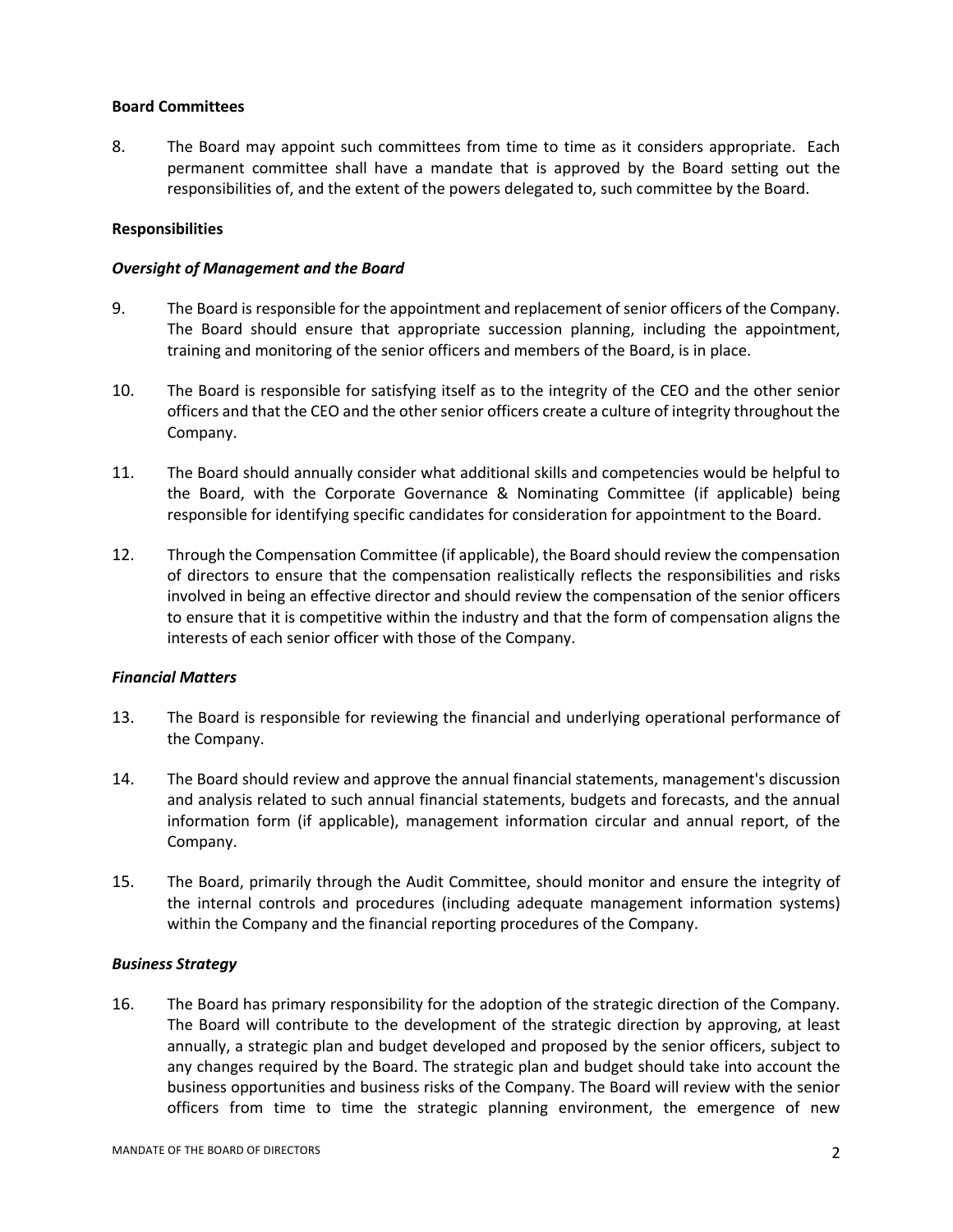opportunities, trends and risks and the implications of these factors on the strategic direction of the Company. The Board will review and approve the financial objectives, plans and actions of the Company, including significant capital allocations and expenditures.

- 17. The Board is responsible for ensuring that procedures are in place to appropriately manage the principal business risks of the Company.
- 18. The Board should monitor corporate performance against the approved strategic plan and budget, including assessing operating results, to evaluate whether the business is being appropriately managed.
- 19. The Board is responsible for reviewing and approving all material transactions not contemplated in the strategic plan and budget approved by the Board affecting the Company, all transactions having a value in excess of \$1,000,000 not in the ordinary course of business (unless contemplated in the strategic plan and budget approved by the Board) and all related party transactions (within the meaning of Applicable Laws) involving the Company which are presented to the Board.

## *Communications and Reporting to Shareholders*

- 20. The Board is responsible for overseeing the continuous disclosure program of the Company with a view to satisfying itself that procedures are in place to ensure that material information is disclosed in a timely fashion.
- 21. The Board will ensure that the Company has a disclosure policy which includes a framework for investor relations and public disclosure.

#### *Corporate Governance*

- 22. The Corporate Governance & Nominating Committee (if applicable) will recommend, and the Board will establish, the Board's approach to corporate governance.
- 23. The Board is responsible for assessing its own effectiveness in fulfilling this mandate and shall assess this mandate as well as the mandate of each committee (considering, among other things, the recommendation of the applicable committee) from time to time and at least annually.
- 24. The Board is responsible for evaluating the relevant relationships of each independent director and is required to make an affirmative decision that any such relationship does not preclude a determination that the director is independent within the meaning of Applicable Laws.
- 25. The Board is responsible for ensuring the establishment of appropriate standards of corporate conduct, should adopt a corporate code of conduct for all employees, including senior officers, and should ensure that procedures are in place to monitor compliance with such code. Only the Board may grant waivers of the code of conduct which would be to the benefit of any director or senior officer.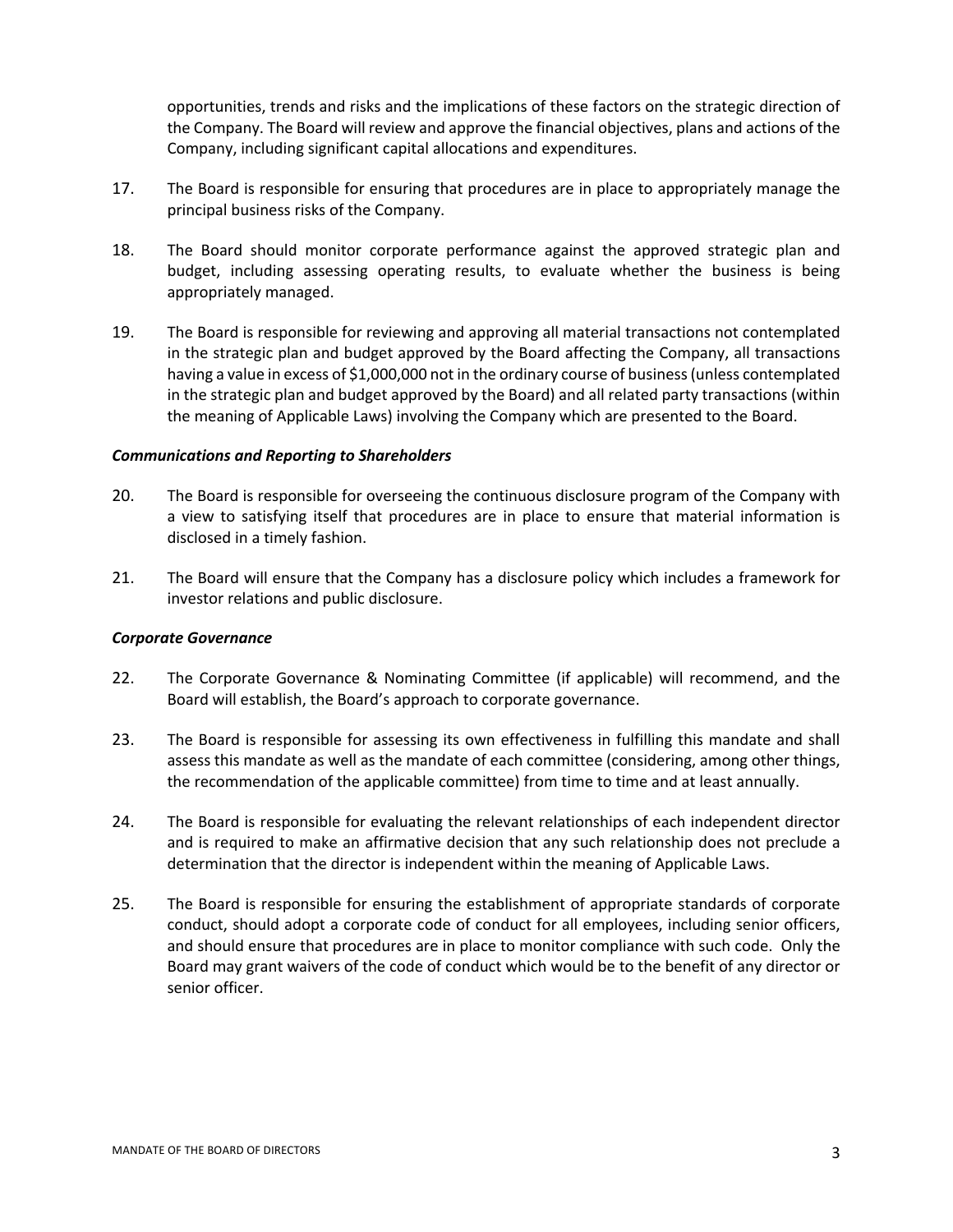## *General*

- 26. The Board is responsible for performing such other functions as are prescribed by law, including all Applicable Laws.
- 27. The Board may at any time retain outside financial, legal or other advisors at the expense of the Company. Any director may, subject to the approval of the Corporate Governance & Nominating Committee (if applicable), retain an outside financial, legal or other advisor at the expense of the Company.

## **Lead Director**

- 28. The Board will appoint a Lead Director in circumstances in which the Chairman of the Board is not considered independent under Applicable Laws in order to provide independent leadership to the Board and for the other purposes set forth below.
- 29. If a Lead Director is required, the Corporate Governance & Nominating Committee (if applicable) will recommend a candidate for the position of Lead Director from among the independent members of the Board. The Board will be responsible for appointing the Lead Director.
- 30. The Lead Director, if any, will serve at the pleasure of the Board.
- 31. The Lead Director, if any, will provide independent leadership to the Board and will facilitate the functioning of the Board independently of the senior officers and the Chairman.
- 32. The Lead Director, if any, will:
	- (a) in the absence of the Chairman, act as chair of meetings of the Board;
	- (b) review with the Chairman and the CEO matters for presentation to the Board;
	- (c) consult and meet with any or all of the other independent directors, at the request of any of them and with or without the attendance of the Chairman, and represent such directors in discussions with the senior officers and Chairman concerning corporate governance and other matters;
	- (d) together with the Chairman and the CEO, ensure that all required matters are presented to the Board, such that the Board is able to supervise the management of the business and affairs of the Company;
	- (e) together with the Chairman and the Chair of the Corporate Governance & Nominating Committee (if applicable), ensure that the Board, the committees of the Board, individual directors and the senior officers understand and discharge their obligations under the approach to corporate governance established by the Board from time to time;
	- (f) mentor and counsel new members of the Board to assist them in becoming active and effective directors;
	- (g) facilitate the process of conducting director evaluations;
	- (h) promote best practices and high standards of corporate governance; and
	- (i) perform such other responsibilities and obligations as may be delegated to the Lead Director, if any, by the Board from time to time.